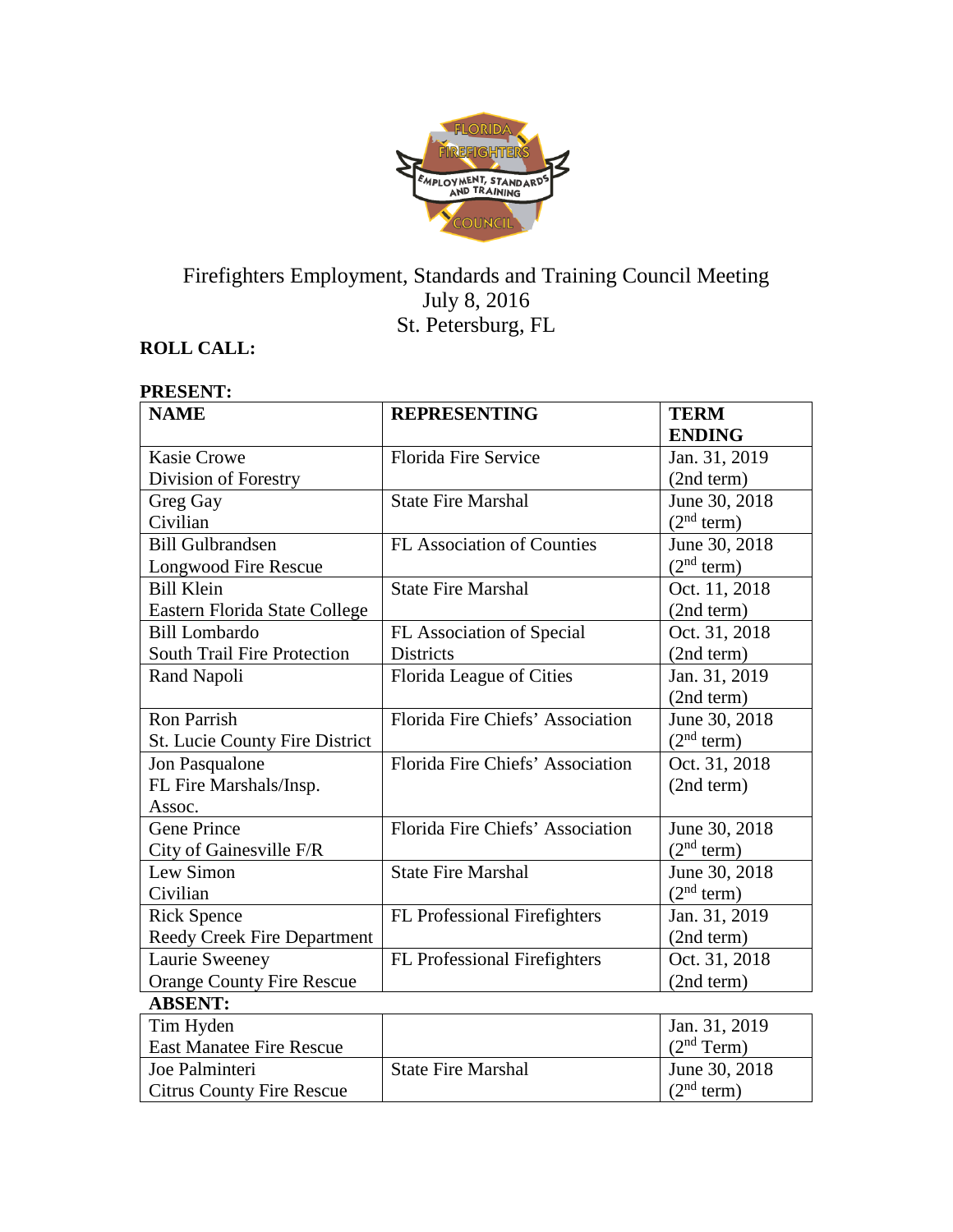The Firefighters Employment, Standards and Training Council meeting was called to order.

**On a motion duly made**, the minutes from the Firefighters Employment, Standards and Training Council meeting held on March 1, 2016 were approved.

# **Motion carried**.

# **REPORT FROM DIVISION:** *given by Julius Halas, Director*

- Staff Announcements
	- o Retirements: Assistant Director Mark Sauls and Bureau Chief Bill Wentlandt
	- o Appointments: Assistant Director, Melvin Stone and State Fire Volunteer Coordinator, Charlie Frank
- Upcoming FFMIA Conference
- Grant  $(10k)$

# *Handout Provided*

- Legislative
	- o Updates on Final Draft: F.S. 633.107 Exemption from disqualification from licensure or certification.

**On a motion duly made,** the Council will write a letter requesting revision to the language in F.S. 633.107.

Amended to be submitted to Director Halas by the end of July.

Amended to include limiting the scope of the language and modeling the Florida Department of Law Enforcement current language.

• Council members will submit comments to Council Chair, Jon Pasqualone, to be included in the letter by close of business, Friday, July 15, 2016.

### **Motion carried.**

- Firefighter Systems Grant
	- o Currently \$159,000 allotted, hope to increase it
	- o PPE, turn out gear, safety gear, etc…

### **REPORT FROM THE BUREAU:** *given by Mike Tucker, Acting Bureau Chief*

- Commended Bureau staff on excellent job during Bureau Chief transition
- Firefighter Assistance Grant Program Understanding needs workshop July 9, 2016
- Fire Investigator Certification Rule Update
	- o Published draft rule
	- o Hearings will be in September 2016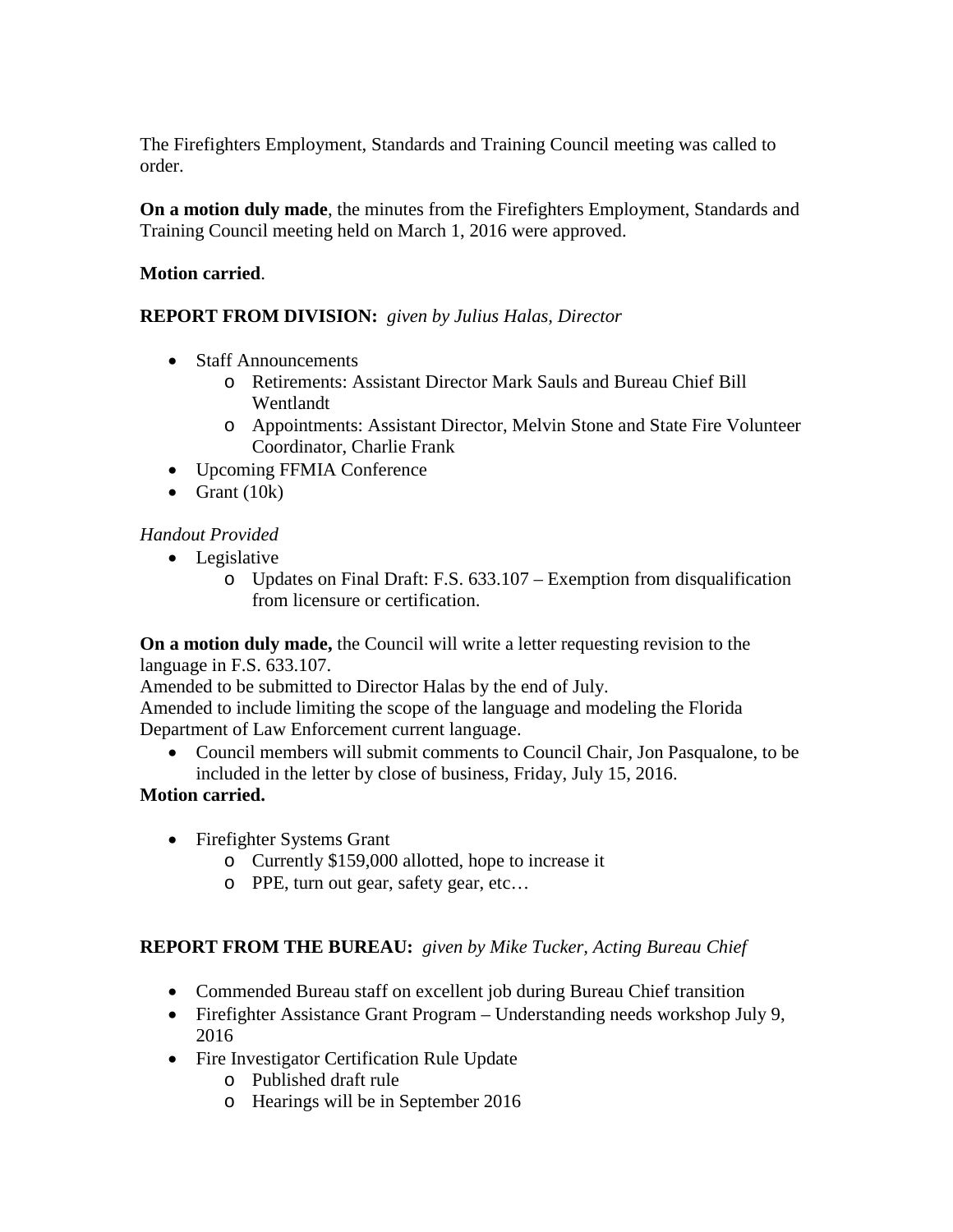- Inspector Certification Rule Update
	- o Holding listening sessions throughout Florida
- Campus Upgrades
	- o New security System
	- o Lobby floor
	- o Replaced skylight
	- o ADA phase 1 completed
	- o Burn Building & Rehab facility
		- Looking at less than six months for construction
	- o Replacing two Fire Trucks
		- Hope to dedicate during Memorial Week in October
- Recently applied for IFSAC accreditation
- Program Upgrades
	- o Pump Operations and Hydraulics
	- o Fire and Life Safety Educator
	- o Staff members assigned to review programs for curriculum revisions to meet NFPA standards
- BFST Visioning session
	- o Two sessions complete; internal and external
	- o Invitations going out for two-day stake holder session at FSFC

# **OLD BUSINESS:**

### **Instructor Renewal (ceu's)**

Listening Session scheduled for Sunday, July 10, 2016 at the FFCA conference

- FSFC to provide time line and submit a report in writing
- Director Halas reminded of FCDICE limitations in tracking variances
	- o Submitting LBR for FCDICE upgrade

**On a motion duly made**, the Council Chair will send a letter in support of the LBR for FCDICE.

### **Motion carried.**

### **NEW BUSINESS:**

- FFCA pursuing legislation to place firefighters who retire after 20 years of service in an inactive status to retain their Firefighter Certification
	- o Program to be discussed for those wishing to enter back in fire service
	- o Will benefit under various firefighter protection acts, i.e. Cancer presumptive, F.S. 119, etc…

**On a motion duly made,** the Council Chair will write a letter supporting the concept of maintaining firefighter certifications after firefighters retire with  $20 + \gamma$  years of service.